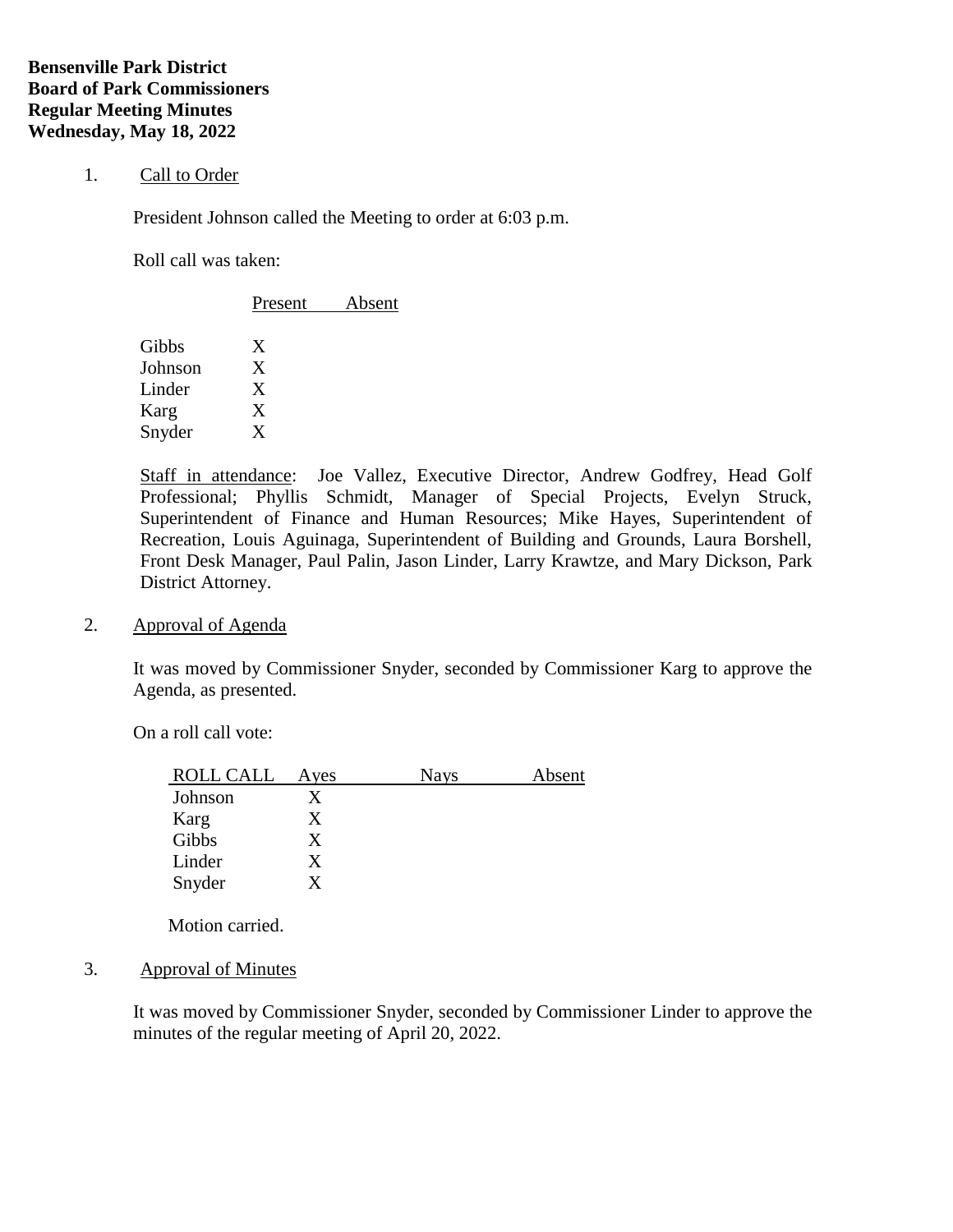On a roll call vote:

| ROLL CALL | Ayes | <b>Nays</b> | Abstain |
|-----------|------|-------------|---------|
| Johnson   |      |             |         |
| Karg      |      |             |         |
| Gibbs     |      |             | X       |
| Linder    | X    |             |         |
| Snyder    |      |             |         |

Motion carried.

It was moved by Commissioner Gibbs, seconded by Commissioner Karg to approve the minutes of the Committee of the Whole meeting of May 4, 2022 as presented.

Commissioner Karg pointed out that the minutes need to be corrected where Commissioner Linder was absent, but included as a "yes" vote in a roll call.

On a roll call vote:

| ROLL CALL | Ayes | Nays | Abstain |
|-----------|------|------|---------|
| Johnson   |      |      |         |
| Karg      | Х    |      |         |
| Gibbs     | X    |      |         |
| Linder    |      |      | X       |
| Snyder    |      |      |         |

Motion carried.

### 4. Approval of Accounts Payable and Payroll

It was moved by Commissioner Linder, seconded by Commissioner Gibbs, to approve Accounts Payable dated 4/28/22 of \$165,063.14 Payroll dated 4/22/22 of \$113,417.26 for a Grand Total of \$278,480.40, Accounts Payable dated 5/12/22 of \$259,408.95 Payroll dated 5/6/22 of \$123,211.38 for a Grand Total of \$382,620.33.

In discussion, President Johnson questioned the number of refunds from the fish boil. Director Vallez stated he would verify, but it was mostly likely because the event was canceled.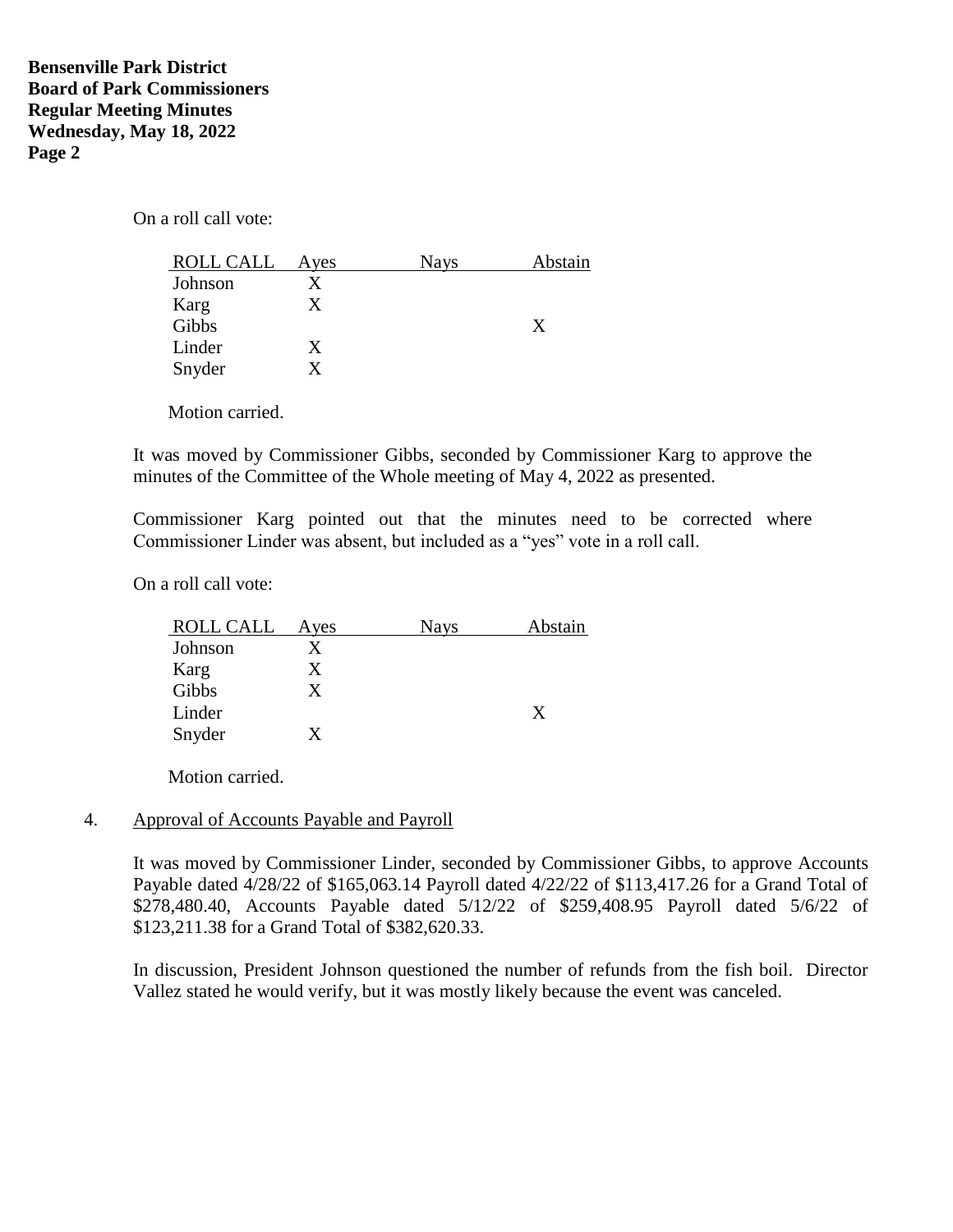On a roll call vote:

| <b>ROLL CALL</b> | Ayes | <b>Nays</b> | Absent |
|------------------|------|-------------|--------|
| Johnson          | X    |             |        |
| Karg             | X    |             |        |
| Gibbs            | X    |             |        |
| Linder           | X    |             |        |
| Snyder           | X    |             |        |
|                  |      |             |        |

Motion carried.

President Johnson read a statement to the members of the audience relative to the potential sale of a portion of the White Pines property. Among other comment, he stated the idea of the potential sale is no new, but has been part of lengthy process. Getting legislation to allow the sale was a part of the process. At present the District does not know how much the property is worth, but has received a number of unsolicited offers to acquire the property. The Board of Commissioners is listening to residents, and no decision has been made. An informational meeting is scheduled for 6 p.m. May 25, 2022, for which postcards were sent to all residents.

Commissioner Linder stated he has worked with the Park District on running programs for 17 years, particularly with pool programs. The pool is the jewel of the area. The District is looking into the potential sale to provide funds to improve parks without raising property taxes. If the District did not investigate the possible sale of property, people would be angry. The District has been working on the golf course as if it is keeping it; this is evidence no decision has been made. He asked that the rhetoric be toned down.

In response to a citizen inquiry, it was stated that the May 25 meeting will be in question/answer format.

## 5. Recognition of Visitors/Public Comment

Residents spoke in opposition to the sale of any White Pines property:

• Henry Wesseler, former Park Board Commissioner, stated that White Pines is the jewel of the community, and read the plaque which is posted on the door, which states "White Pines Golf Course purchaser October 16, 1967 by the residents of the Bensenville Park District from the Branigar Organization to preserve 257 acres of open space and to maintain a major recreational activity for the community." He encouraged the Board to go to referendum on the potential sale.

In response, President Johnson stated the issue of a referendum has come up, and there is no need to do a referendum if the Board votes against the sale. As the consideration moves forward, a referendum in November may be considered.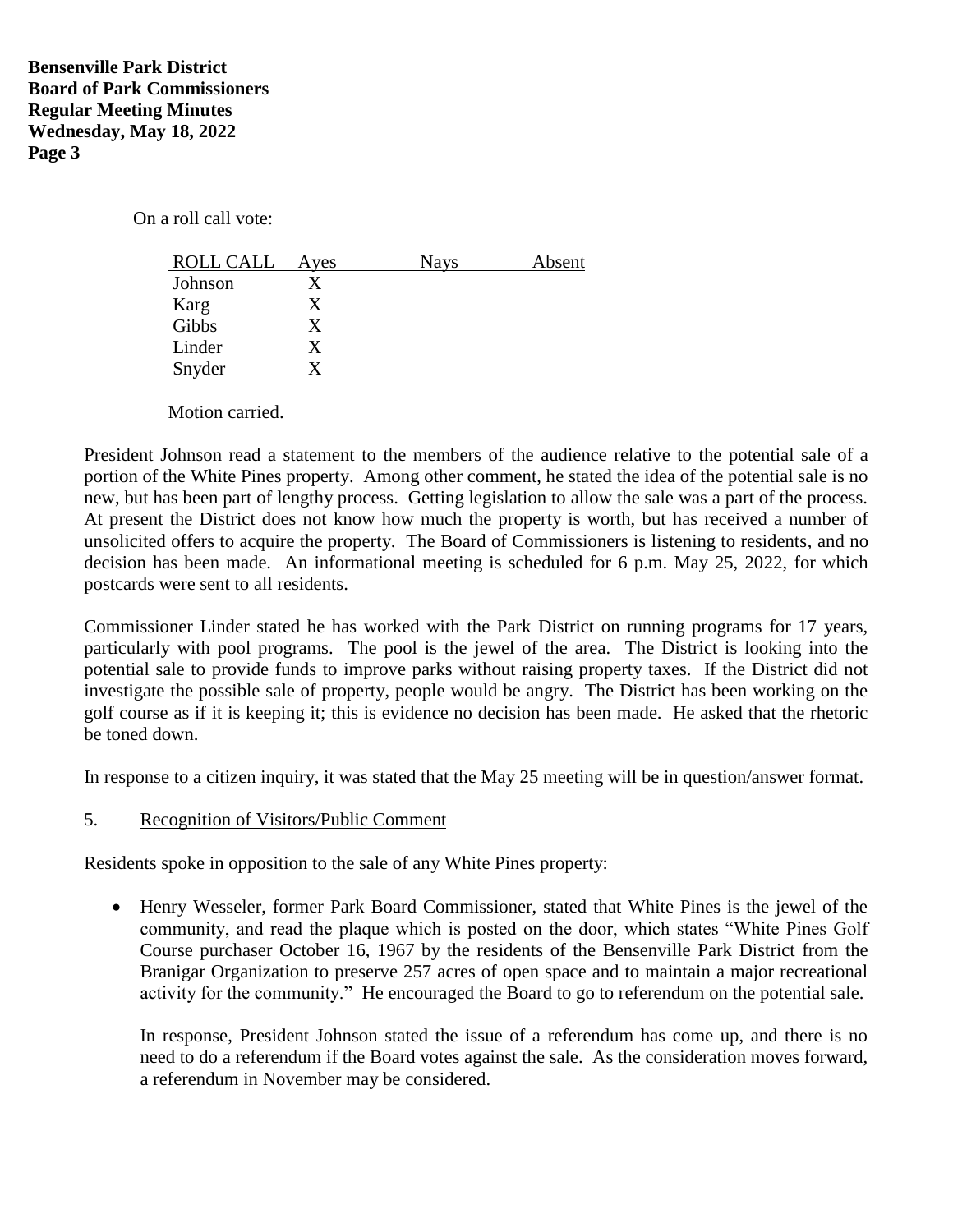- Janell Taraszka commented on Director Vallez comment that the five commissioners are residents who have been elected to represent the community. She stated that no one wants the sale to go forward and was disappointed in comments made by Superintendent Joe Ortaga in support of the sale, predicated on a promise from the Park District for new fields and a pool.
- Bill Hibner stated he attended the recent Village Board meeting at which the Mayor stated he has directed the Village attorney to send a letter to the Park District to request a referendum on the sale of White Pines property. He opposes the sale and believes it should be subject to a vote. If, as reported, the Park District needs \$7 million in capital improvements, it does not require the sale to net \$125 million. He has reviewed potential plans calling for development of the property, which should be shared with the public. The residents should decide on the sale of property, no five commissioners.
- Mary Ann Medina commented she had spoken to an aid of Kathleen Willis, and was told the legislation was approved to allow the Park District to sell land for industrial or residential development. The legislation has been extended to January 2024. This is the first she has heard about the potential sale for residential development, and she wondered if it was because the Village wants to get to 25,000 residents so that it could be a home rule community, a concept she opposes. She urges consideration of a referendum.
- Valerie Special questioned President Johnson relative to the statement the District has been considering the sale of property since 2018, but now wants to make a decision in a few months. She is opposed to the sale as she supports green space.
- Chuck Rizzo questioned the identity of Flavian Desuza, who from social media appears to be an accountant, collecting money for the golf course.

Director Vallez stated he is an employee of the Park District, commonly referred to as "Gerald," and is the business manager at White Pines.

- Robert Special commented that he thinks the District is making promises to Fenton High School and using the kids is a cheap way to build support for the sale of White Pines property. Rather than giving them additional sports opportunities, they should be given additional tools to study by.
- Ryan (last name inaudible), stated when he heard of the potential sale, he believed it inconceivable. The District should be protecting the course, there is a need for open land.
- Peter Georglades and Lorretta Slowik asked a number of questions involving the potential sale of White Pines, and suggested additions to the District offerings. They are opposed to the sale of property.

General discussion between those in attendance and the Board commenced with questions and answers being made.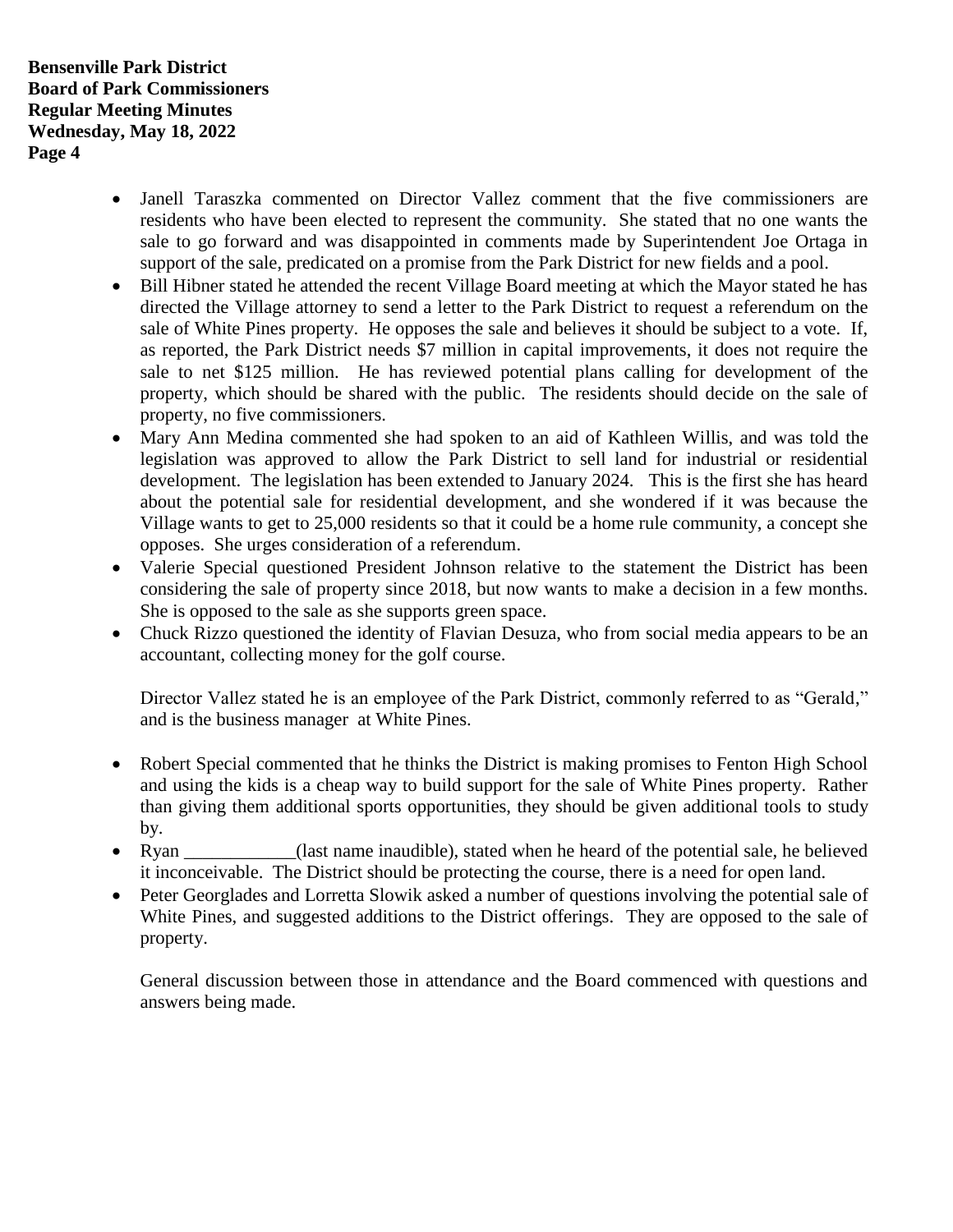6. Communications and Correspondence

No communications were distributed.

- 7. Board Liaison Reports
	- A. NEDSRA Ms. Schmidt reported on NEDSRA activities.
	- B. Bensenville Community Foundation Commissioner Karg reported the Foundation received \$65,000 from Subaru, and suggested the Park District apply for a grant. next meeting is March 24. Mark Guido has submitted a grant request.
	- C. BBAA Mr. Aguinaga reported that the BBAA met on May 16 and everything is going well.
	- D. Chamber of Commerce Commissioner Karg reported that she and Ms. Schmidt attended the last meeting. The Chamber is looking for a location for Business After Hours. The golf outing is scheduled for 7/12.
- 8. Staff Reports
	- A. Executive Director

Mr. Vallez discussed items set forth in his report, including:

- The Park District is working on IGAs with School District 2 relative to BlackHawk and Mohawk and with Fenton on use of fields. It is working with the Forest Preserve District on an IGA for the acquisition of Fischer Farm.
- Plans for the dog park at Veteran's Park are near finalization
- A Community Meeting on White Pines is scheduled for May 25, 2022
- The District is securing proposals for residential development of  $1/3$ ,  $\frac{1}{2}$  and  $100\%$ of the White Pines property being considered for sale
- The planned sports marketing assessment is being recommended to be placed on hold

Building and Grounds – Louis Aquinaga

Mr. Aquinaga discussed items set forth in his report.

Facilities Management - Todd Linder

Mr. Linder discussed items set forth in his report.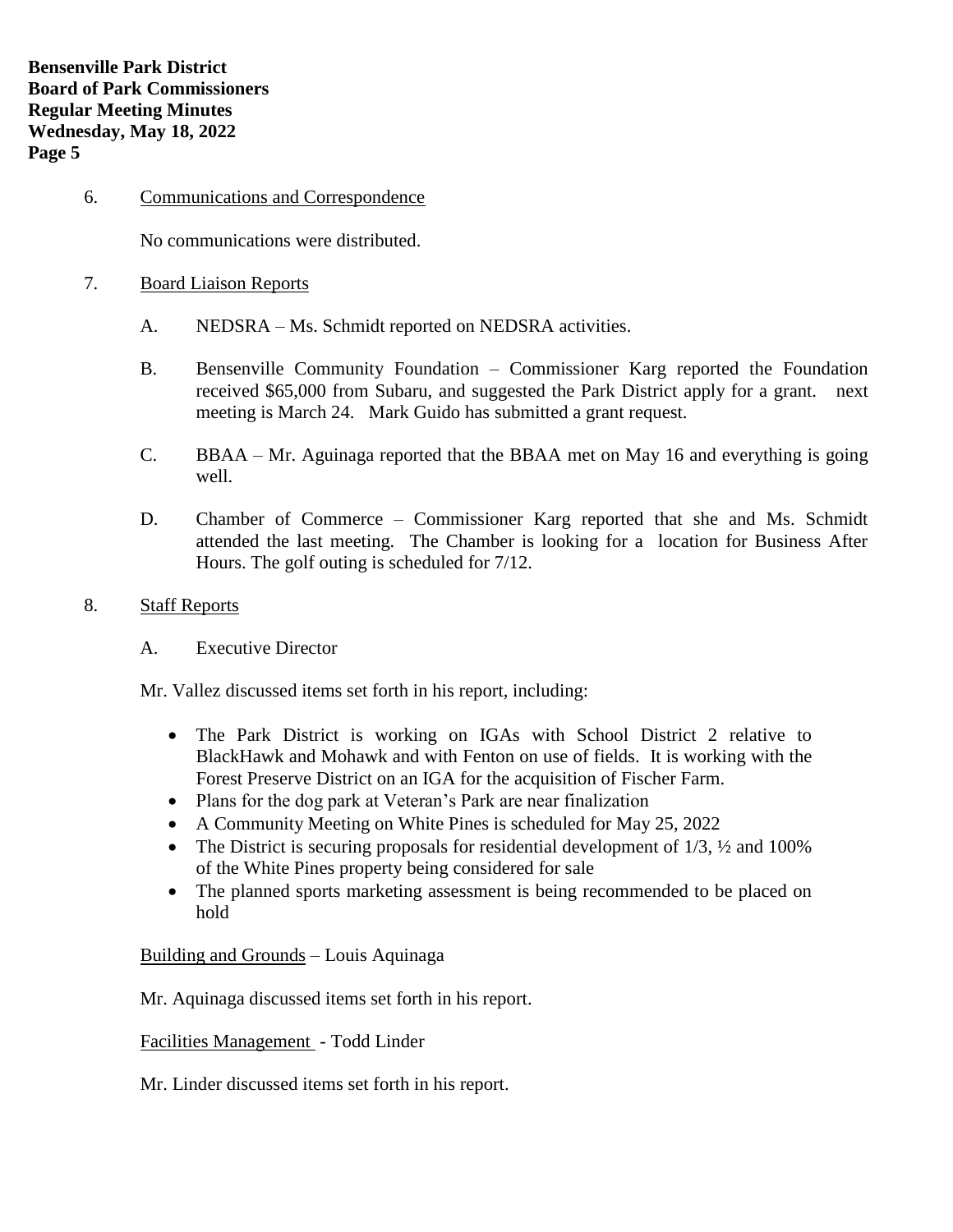# **Bensenville Park District Board of Park Commissioners Regular Meeting Minutes Wednesday, May 18, 2022 Page 6**

Recreation – Mike Hayes

Mr. Hayes discussed items set forth in his report.

Finance – Evelyn Struck

Ms. Struck discussed items set forth in her report.

Special Projects - Phyllis Schmidt

Ms. Schmidt discussed items set forth in her report.

Discussion ensued relative to use of the tent to be erected at White Pines; it will only be used for golf outings.

Front Desk – Laura Borshell

Ms. Borshell discussed items set forth in her report.

Communications & Marketing – Paul Palin

Mr. Palin discussed items set forth in his report.

White Pines – Andrew Godfrey

Mr. Godfrey discussed items set forth in his report.

### **Board Comments:**

President John asked whether the District had a staff member actively selling the golf course for golf outings. Mr. Godfrey responded that the course is well booked with outings, and the District is running out of days to be made available.

President Johnson also enquired as to golf simulators. Staff reported they are not used during the golf season, but in winter are used. Staff has to determine where to locate them.

Commissioner Linder questioned the timing of repair of the cart paths. Director Vallez responded that the work is weather dependent.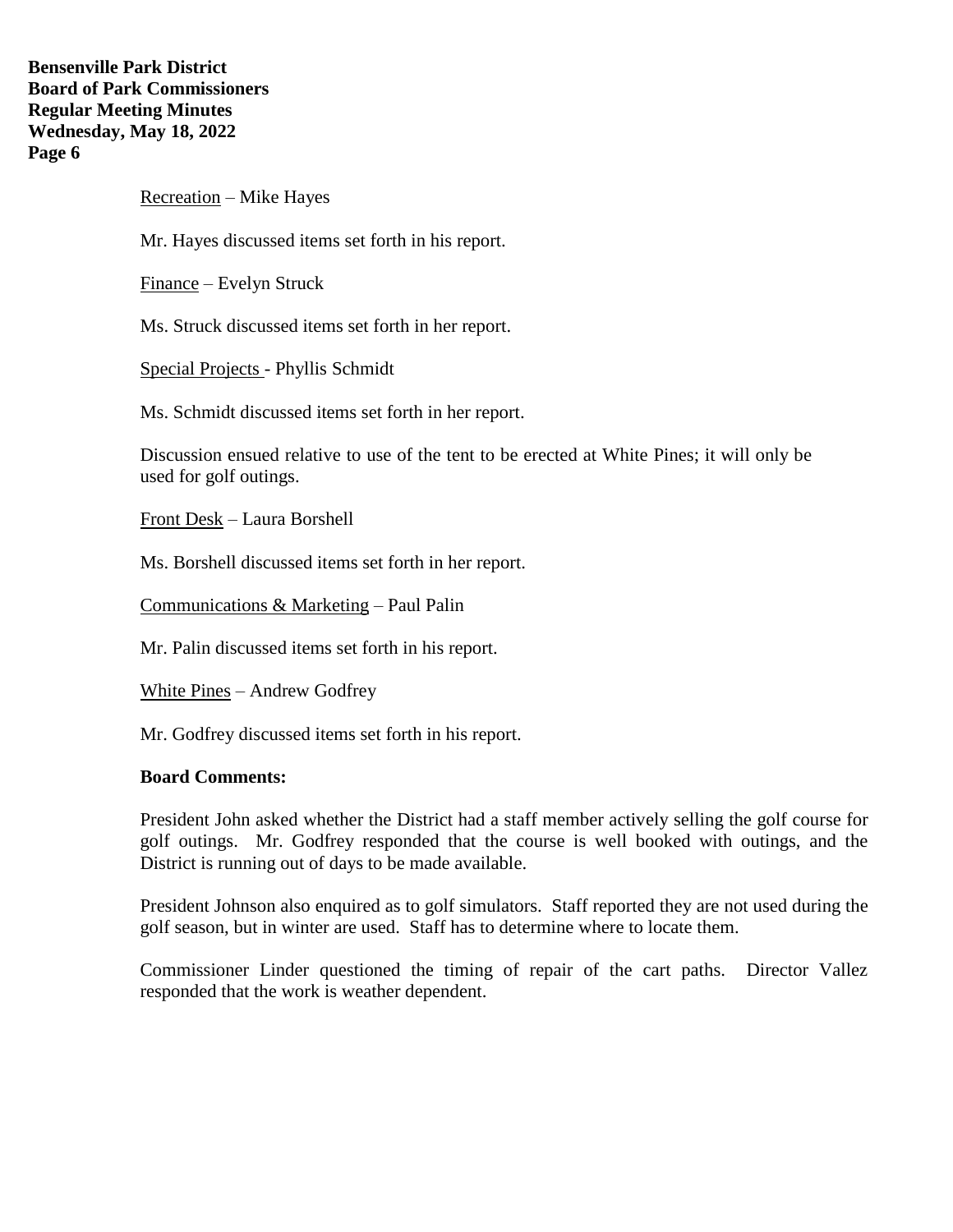**Bensenville Park District Board of Park Commissioners Regular Meeting Minutes Wednesday, May 18, 2022 Page 7**

9. Action Items

## **A. Election of Officers**

Commissioner Snyder moved, seconded by Commissioner Karg to approve, by acclimation the appointment of the current officers for another one year term: Richard Johnson, President; Val Karg, Vice President; Greg Linder, Treasurer and Nancy Gibbs, Secretary.

On a roll call vote:

| ROLL CALL | Ayes | <b>Nays</b> | Absent |
|-----------|------|-------------|--------|
| Johnson   |      |             |        |
| Karg      | X    |             |        |
| Gibbs     | X    |             |        |
| Linder    | X    |             |        |
| Snyder    |      |             |        |

Motion carried.

B. Rescission of Johnson Consulting Agreement

Commissioner Snyder moved, seconded by Commissioner Karg to rescind approval of the Johnson Consulting Agreement.

In discussion, Director Vallez stated the work has been put on hold pending further discussions relative to the sale of any part of the White Pines property.

On a roll call vote:

| <b>ROLL CALL</b> | Ayes | <b>Nays</b> | Absent |
|------------------|------|-------------|--------|
| Johnson          |      |             |        |
| Karg             | X    |             |        |
| Gibbs            | X    |             |        |
| Linder           | X    |             |        |
| Snyder           |      |             |        |

Motion carried.

C. Approval of Contract with JSD Architects to conduct an Infrastructure Assessment Not to Exceed \$50,000

Commissioner Snyder moved, seconded by Commissioner Gibbs to approve the contract with JSD Architects to conduct an infrastructure assessment in an amount not to exceed \$50,000.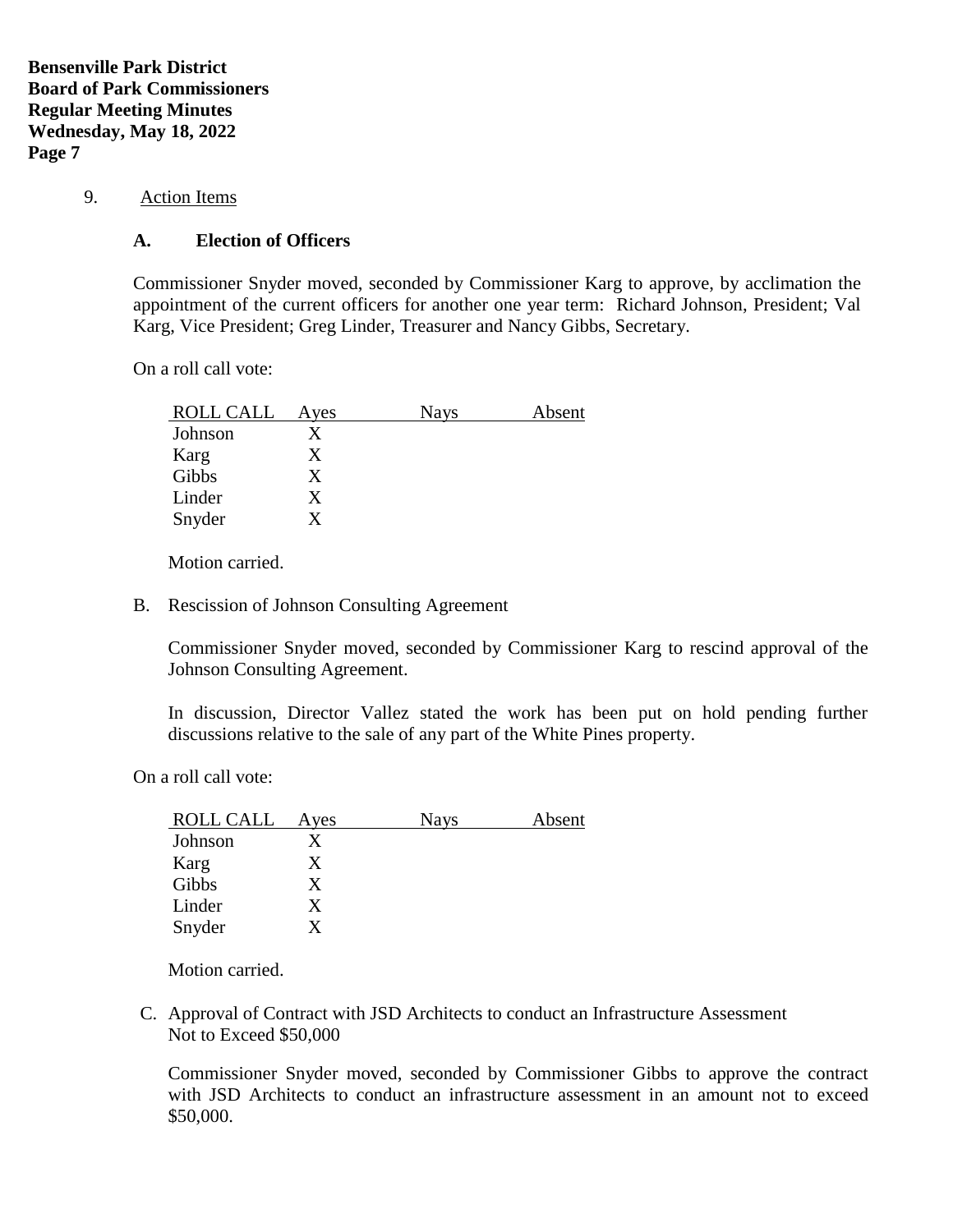In discussion, Director Vallez commented that the assessment will include buildings and parks for capital improvements needed. Commissioner Linder commented that the analysis has to be on-going, with the District being responsive to the items as listed in the assessment. Commissioner Snyder stated he believes this information is needed to determine whether the District should have a referendum on the potential sale of White Pines property. He also commented that the District should reconsider the issue of video gaming and sponsorship opportunities for things in the District, as a means of providing programming without increases in property taxes.

On a roll call vote:

| ROLL CALL | Ayes | <b>Nays</b> | Absent |
|-----------|------|-------------|--------|
| Johnson   | X    |             |        |
| Karg      | X    |             |        |
| Gibbs     | X    |             |        |
| Linder    | X    |             |        |
| Snyder    |      |             |        |

Motion carried.

10. New Business

There was no New Business.

11. Old Business

There was no Old Business.

### 12. Closed Session

It was moved by Commissioner Snyder, seconded by Commissioner Linder, to adjourn into Closed Session at 8:38 p.m., called for the purposes of discussion of personnel, pending or probable litigation, and acquisition of land, pursuant to 5 ILCS 120/2(c) 1, 11, 5, respectively.

On a roll call vote:

| <b>ROLL CALL</b> | Ayes | <b>Nays</b> | Absent |
|------------------|------|-------------|--------|
| Johnson          |      |             |        |
| Karg             | X    |             |        |
| Gibbs            | X    |             |        |
| Linder           | X    |             |        |
| Snyder           |      |             |        |